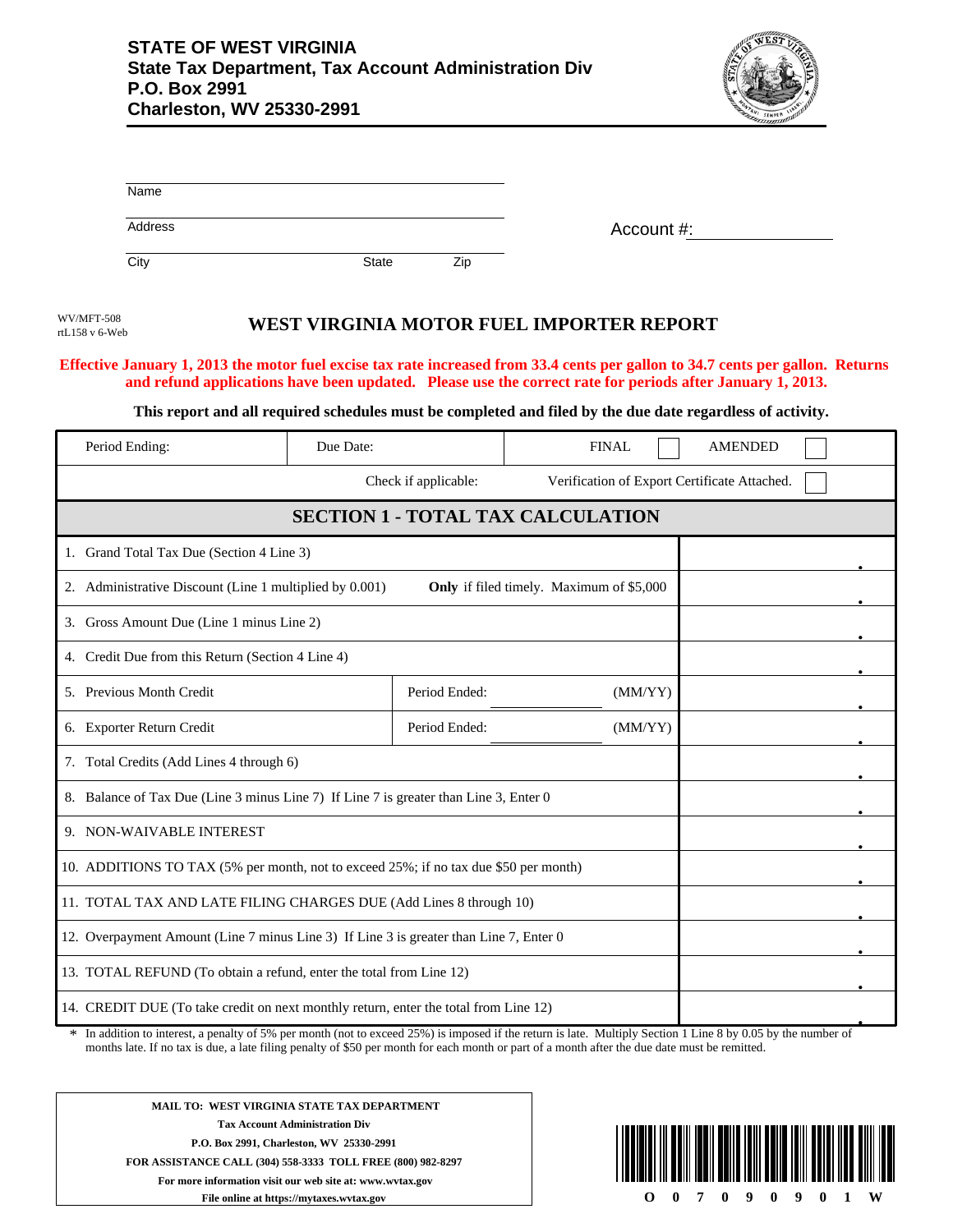| <b>SECTION 2 - TAX DUE CALCULATION</b>                                                     |                                 |                |                          |                               |  |
|--------------------------------------------------------------------------------------------|---------------------------------|----------------|--------------------------|-------------------------------|--|
| <b>Report in whole gallons</b>                                                             | <b>Gasoline</b>                 | <b>Gasohol</b> | <b>Undyed Diesel</b>     | <b>Clear Kerosene / Other</b> |  |
| <b>Total Unpaid Receipts</b><br>(Schedule 2)                                               | $\cdot$ 00                      | $\cdot$ 00     | $\cdot$ 00               | $\cdot$ 00                    |  |
| Diversions into WV<br>(Schedule 11)                                                        | $\,00\,$                        | $\sim 00$      | $\,00\,$                 | $\cdot$ 00                    |  |
| <b>Total Taxable Gallons</b><br>(Line 1 plus Line 2)                                       | $\cdot$ 00                      | $\cdot$ 00     | $00\,$                   | $\sim 00$                     |  |
| 4. Combined Rate                                                                           | 0.3470                          | 0.3470         | 0.3470                   | 0.3470                        |  |
| Tax Due<br>(Line 3 times Line 4)                                                           |                                 |                |                          |                               |  |
| <b>Report in whole gallons</b>                                                             | <b>Dyed Diesel and Kerosene</b> | Propane        | <b>Aviation Gasoline</b> | <b>Aviation Jet Fuel</b>      |  |
| <b>Total Unpaid Receipts</b><br>6.<br>(Schedule 2)                                         | $00\,$                          | $00\,$         | $00\,$                   | $\cdot$ 00                    |  |
| Diversions into WV<br>(Schedule 11)                                                        | $00\,$                          | 00             | $00\,$                   | $00\,$                        |  |
| <b>Total Taxable Gallons</b><br>(Line 6 plus Line 7)                                       | $00\,$                          | $00\,$         | $00\,$                   | $_{\circ}$ 00                 |  |
| 9. Variable Rate                                                                           | 0.1420                          | 0.1420         | 0.1420                   | 0.1420                        |  |
| Variable Rate Tax Due<br>10.<br>(Line 8 times Line 9)                                      |                                 |                |                          |                               |  |
| Exempt Fuel Sold or Used<br>for Taxable Purpose                                            |                                 | 00             | $00\,$                   | $00\,$                        |  |
| 12. Flat Rate                                                                              |                                 | 0.2050         | 0.2050                   | 0.2050                        |  |
| Flat Rate Tax Due<br>(Line 11 times Line 12)                                               |                                 |                |                          |                               |  |
| Tax Due<br>14.<br>(Line 10 plus Line 13)                                                   |                                 |                |                          |                               |  |
| 15. Total Tax Due (Sum across all columns Line 5 and Line 14) Transfer to Section 4 Line 1 |                                 |                |                          |                               |  |